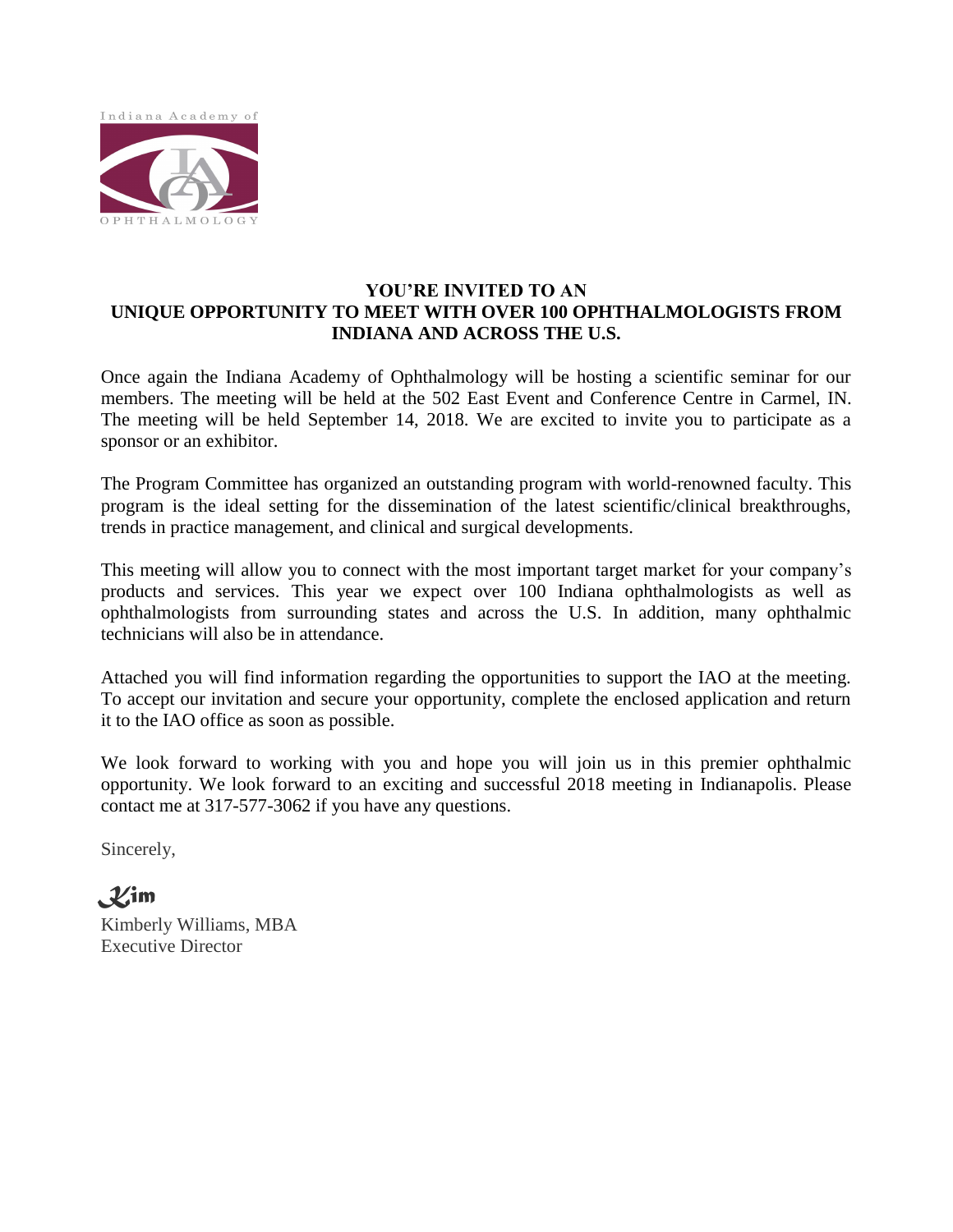# Indiana Academy of Ophthalmology, Inc. Annual Meeting and Scientific Seminar

### *PRELIMINARY EXHIBITOR PROSPECTUS*

### 2018



# September 14, 2018

## 502 East Event and Conference Centre Carmel, IN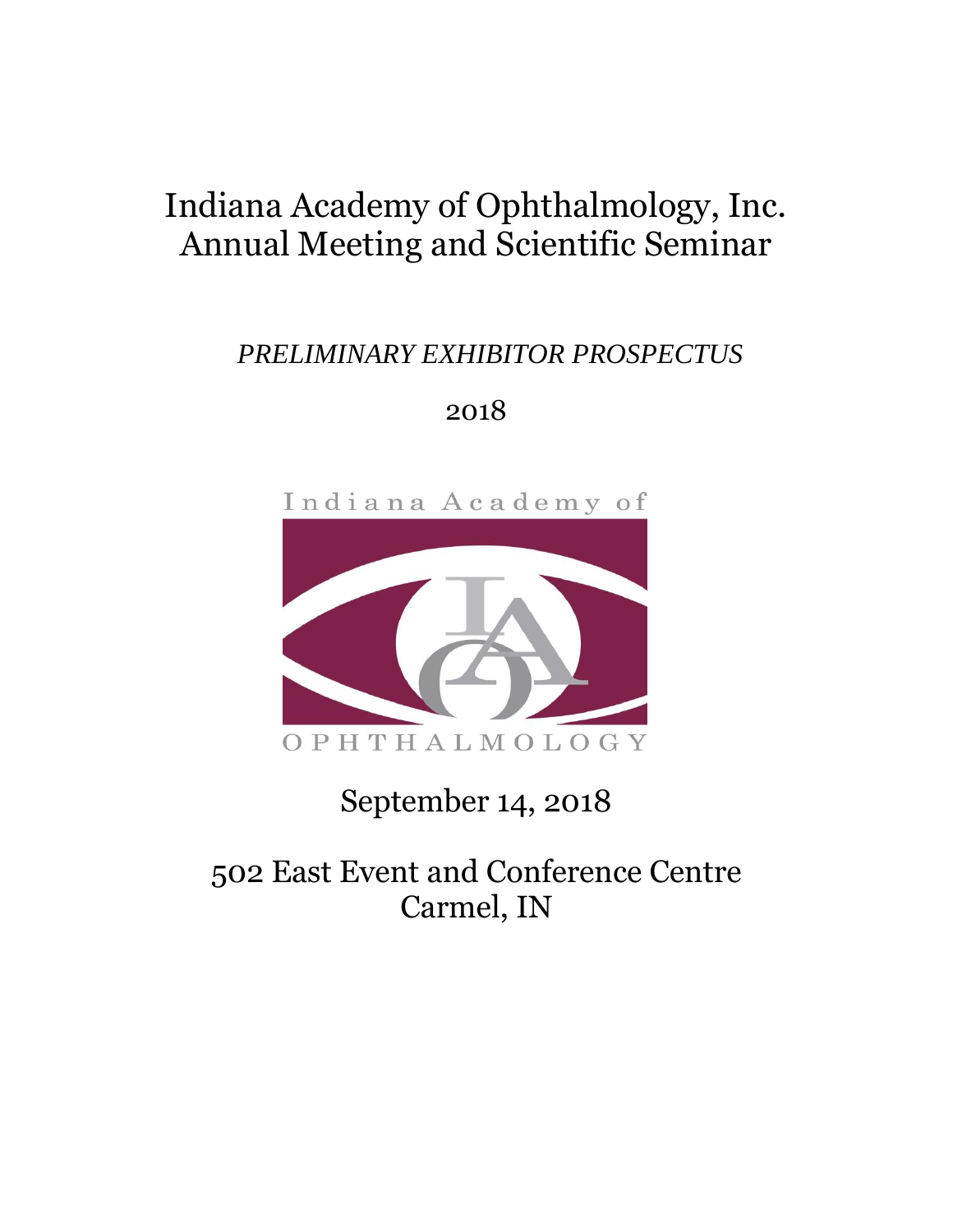### **Indiana Academy of Ophthalmology Annual Meeting September 14, 2018**

#### **Meeting Director**

Yara Catoira-Boyle, M.D., President-Elect, IAO

#### **Location**

The meeting will be held at the 502 East Event and Conference Centre (502 E Carmel Dr, Carmel, IN).

#### **Lodging Options:**

There are a number of hotels in close proximity to the Conference Center.

Renaissance Indianapolis North Hotel 11925 N Meridian St, Carmel, IN (317) 816-0777

SpringHill Suites Indianapolis Carmel 11855 N Meridian St, Carmel, IN (317) 846-1800

Residence Inn Indianapolis Carmel 11895 N Meridian St, Carmel, IN (800) 331-3131

Courtyard Indianapolis Carmel 10290 N Meridian St, Indianapolis, IN (317) 571-1110

Hampton Inn Indianapolis/Carmel 12197 N Meridian St, Carmel, IN (317) 843-1100

Hilton Garden Inn Indianapolis/Carmel 13090 N Pennsylvania St, Carmel, IN (317) 581-9400

DoubleTree by Hilton 11355 N Meridian St, Carmel, IN (317) 844-7994

Staybridge Suites 10675 N Pennsylvania St, Indianapolis, IN (317) 582-1500

Comfort Suites 15131 Thatcher Ln, Carmel, IN (317) 575-0000

Holiday Inn Indianapolis North – Carmel 251 Pennsylvania Pkwy, Indianapolis, IN (888) 465-4329

**Time Of Vendor Registration** September 14 / 7:00 am

#### **Tax Identification Number**

The IAO Tax ID number is: 23-7363521.

#### **Exhibit Package Includes**

The exhibit fee of \$1,500 (\$500 for not-for-profit patient service organizations) includes the cost of the exhibit space, 1 table, 2 chairs, 1 electrical outlet, and the attendance of 2 representatives. Arrangements for additional representatives must be made with the Academy Office prior to the meeting. The cost for additional representatives will be \$125 per person. Arrangements for additional equipment, extension cords, etc., must be made prior to the meeting and will be billed to the vendor.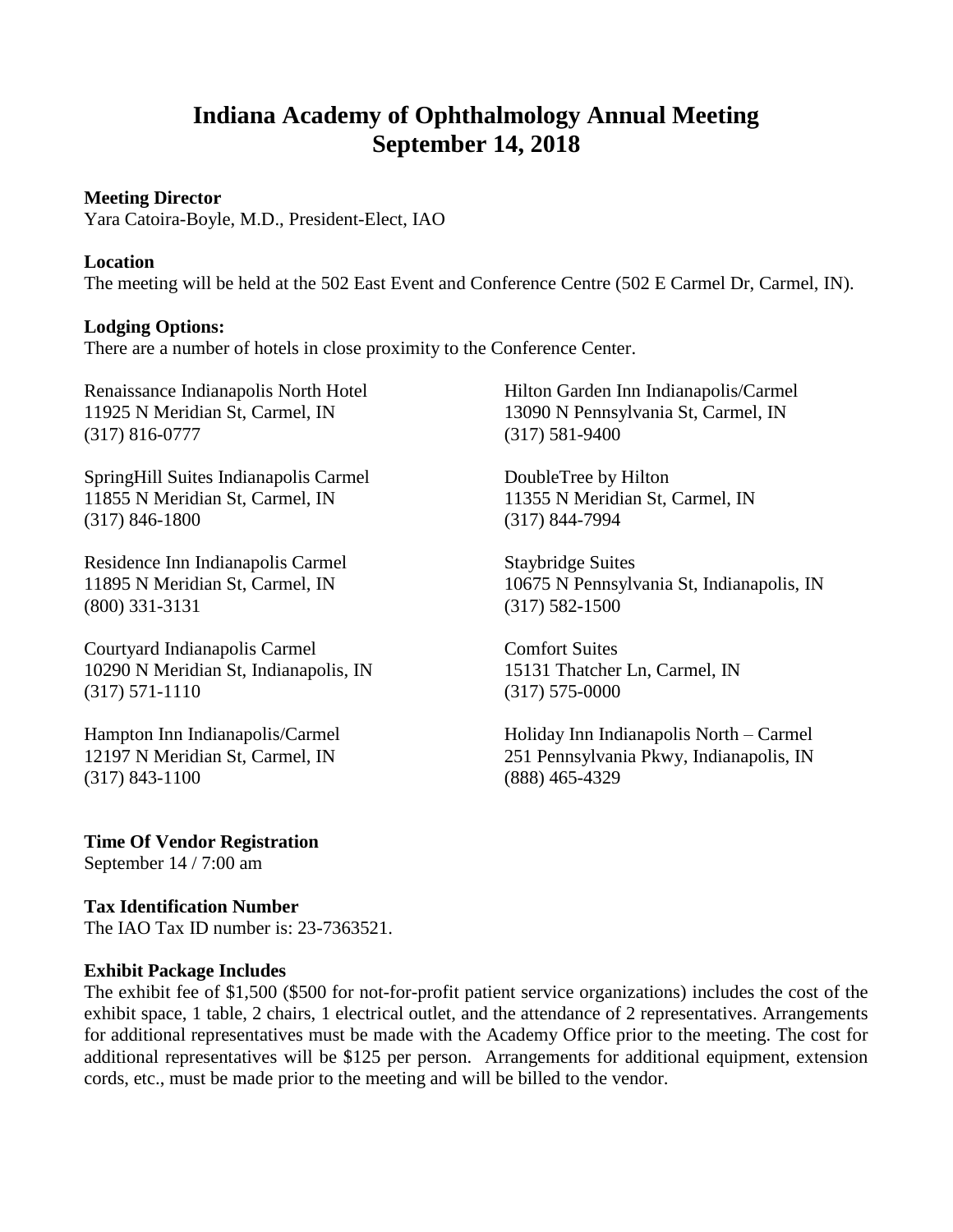#### **Exhibitor Listing**

All exhibitors and sponsors will be published in the registration information provided to the physicians. Exhibit space preference will be assigned according to date application is received in the Academy office.

#### **Payment For Space**

The enclosed application must be completed and returned to the IAO Association Office. All space contracted for must be paid in full by September 1, 2018. There will be no refunds for canceled booths after September 1, 2018.

#### **Sponsorship**

Many potential vendors and exhibitors have contacted us requesting additional opportunities for sponsorship during the Annual Meeting of the IAO. Please see last page of the prospectus to see the additional sponsorships we are offering.

#### **Educational Grants**

The Indiana Academy of Ophthalmology appreciates all financial support of our educational programs. In accordance with ACCME standards, all CME programs will be operated independently and without influence or control from other supporting organizations. Supporting organizations shall not influence or control the program planning, program content, or execution of the activity; the program must be free of commercial bias for or against any product; and any product discussion must be objective, balanced and scientifically rigorous. Corporate sponsors may not engage in promotional activities in the CME program location or in the CME materials, and no promotional materials may be disseminated during the CME activities in the CME meeting room.

#### **Exhibit Hours**

Representatives will want to be available during registration, breaks, lunch, and the reception.

#### **Physical Assistance**

Those attendees who need additional assistance should contact the IAO Office at 317-577-3062 so that appropriate arrangements can be made.

#### **Further Information**

For further information, please call the IAO Office at 317-577-3062 or email Kim Williams at [kwilliams@thecorydongroup.com.](mailto:kwilliams@thecorydongroup.com)

#### **Featured Speakers:**

Keith Carter, MD, AAO President Bonnie Henderson, MD Francis Price, MD Shaohui Liu, MD, Ph.D Rob Cantor, MD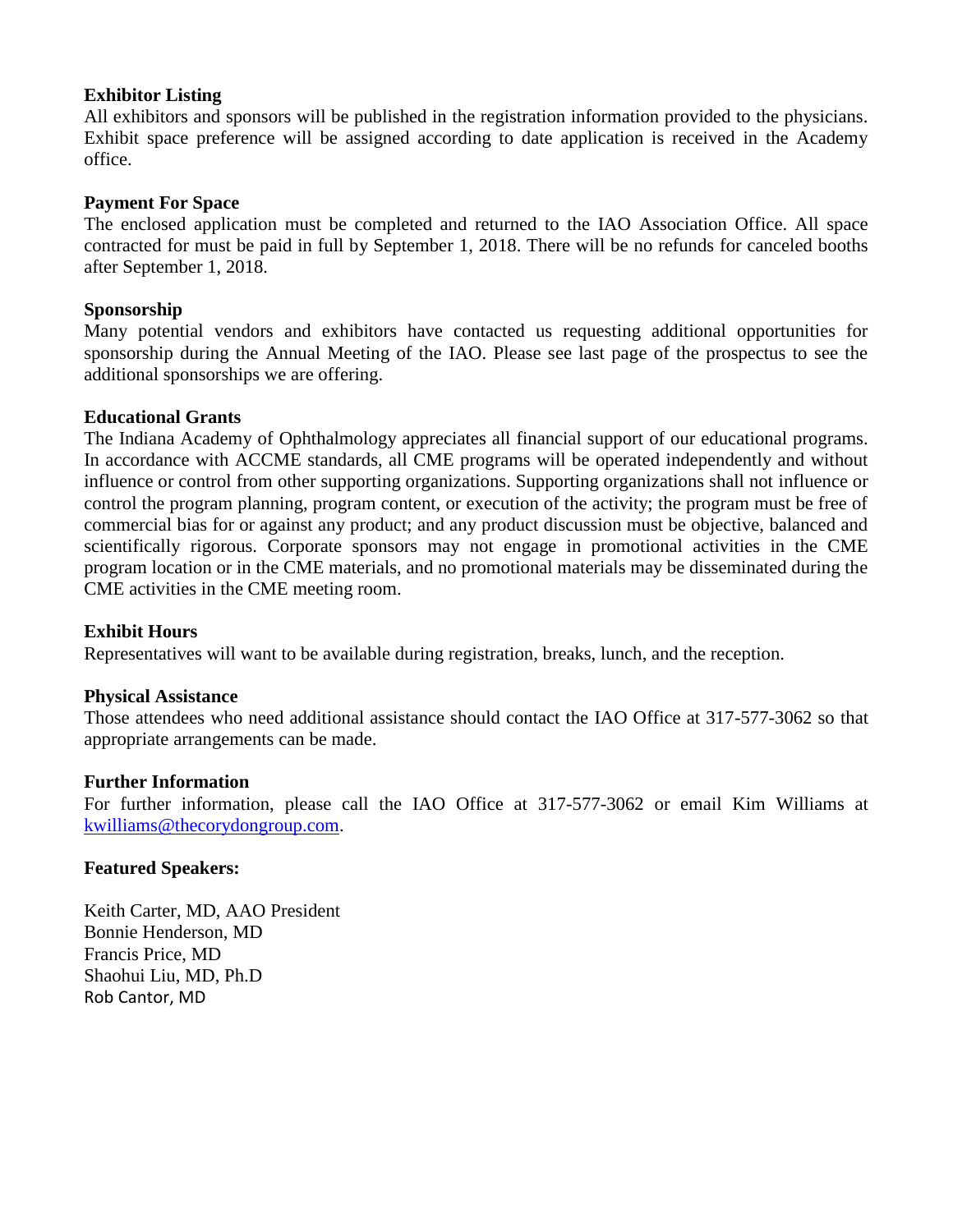#### **APPLICATION FOR EXHIBIT SPACE INDIANA ACADEMY OF OPHTHALMOLOGY**

The undersigned hereby applies for exhibit space at the IAO Annual Meeting and Scientific Seminar subject to acceptance by the Association.

#### **FEES**:



 $\Box$  \$1,500 per exhibit booth (\$500 for not-for-profit patient service organizations)

 $\Box$  Additional representatives @ \$125 per representative

We understand that all booths must be paid in full by September 1, 2018 and that no refunds will be permitted after September 1, 2018. Each fee includes one (1)  $5^{\prime}$  table, two (2) chairs, one (1) electrical outlet, and the costs for two (2) representatives. Any additional needs must be arranged for separately prior to the meeting.

It is agreed that failure on the part of the exhibitor to meet booth payments in full shall automatically forfeit all rights, privileges, and claims of any nature the exhibitor has or may have, including the forfeit of any payments previously made.

The undersigned agrees to abide by the official show Rules and Regulations of the IAO Annual Meeting as listed on the reverse of this application.

#### **(Please Print or Type Clearly)**

Firm:

(as it will appear in the program)

In 25 words or less, please describe your company's products or services:

| a different sheet.)                                     | Representatives attending: (If paying for additional representatives, please include names and emails on |
|---------------------------------------------------------|----------------------------------------------------------------------------------------------------------|
|                                                         |                                                                                                          |
|                                                         |                                                                                                          |
|                                                         |                                                                                                          |
| Name: $\frac{1}{(\text{Type or Print})^{\text{True}}}\$ | Title:                                                                                                   |

Please return with a check made payable to the Indiana Academy of Ophthalmology, 125 W. Market Street, Suite 300, Indianapolis, IN 46204.

**If you wish to pay by credit card, please complete the attached form and return it with the completed application.**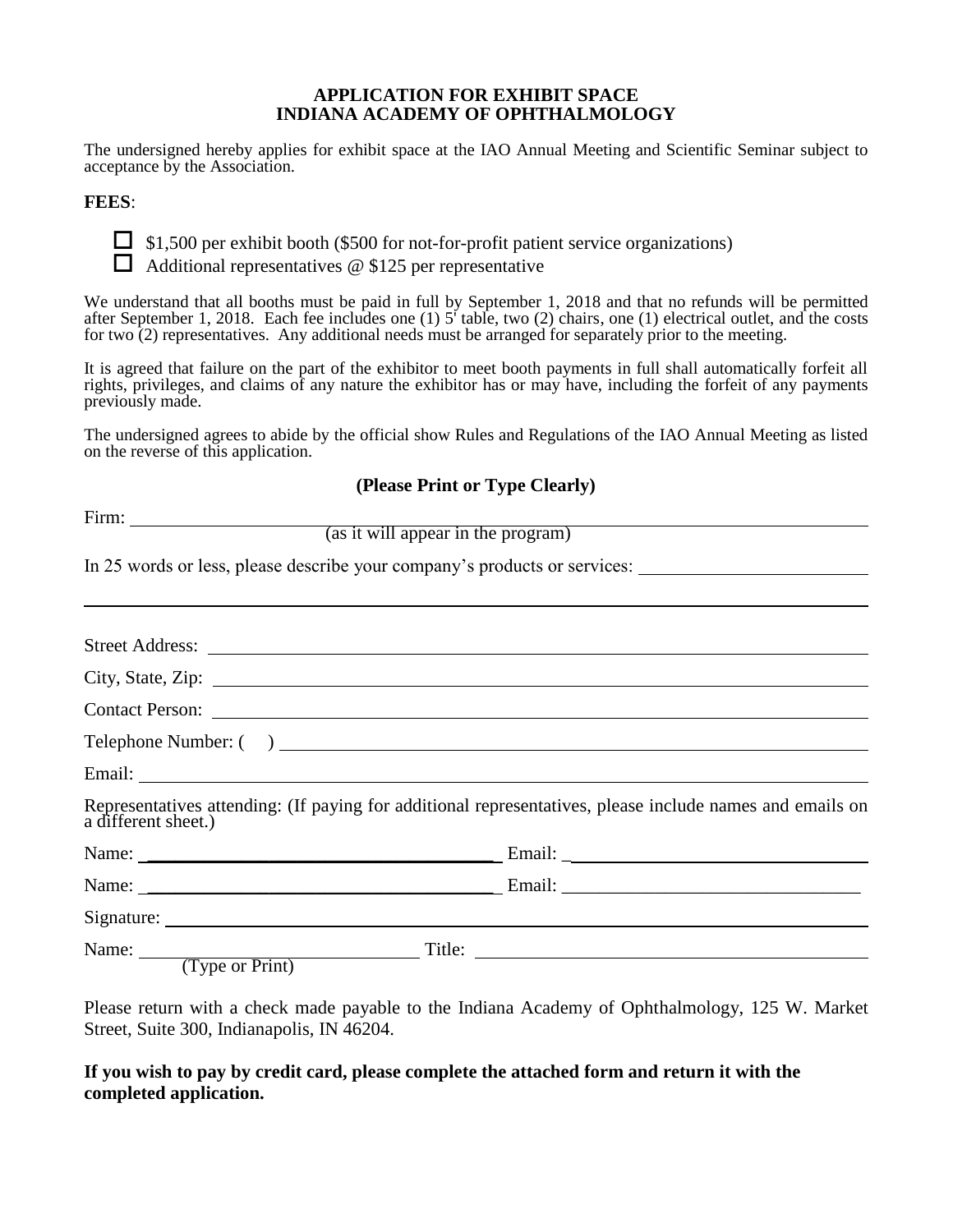Indiana Academy of Ophthalmology, Inc. 125 W. Market Street, Suite 300 Indianapolis, IN 46204 Fax: 866-388-1057

## *Credit Card Charges*

| Reason for Charge: |                             |                                                                                                                                                                                                                                      |  |
|--------------------|-----------------------------|--------------------------------------------------------------------------------------------------------------------------------------------------------------------------------------------------------------------------------------|--|
|                    | <b>Exhibit Booth</b>        |                                                                                                                                                                                                                                      |  |
|                    | Additional Reps X _________ |                                                                                                                                                                                                                                      |  |
|                    | Other                       |                                                                                                                                                                                                                                      |  |
| Visa               | Mastercard                  |                                                                                                                                                                                                                                      |  |
|                    |                             | Credit Card Number: Lawrence Credit Card Number:                                                                                                                                                                                     |  |
|                    |                             |                                                                                                                                                                                                                                      |  |
|                    |                             | Name on Card:                                                                                                                                                                                                                        |  |
|                    |                             | Billing Address: <u>and a set of the set of the set of the set of the set of the set of the set of the set of the set of the set of the set of the set of the set of the set of the set of the set of the set of the set of the </u> |  |
|                    |                             |                                                                                                                                                                                                                                      |  |
|                    |                             |                                                                                                                                                                                                                                      |  |
|                    |                             |                                                                                                                                                                                                                                      |  |

If you have any questions, please contact Kim Williams at 317-577-3062. Please return completed form to Kim Williams at fax number 866-388-1057.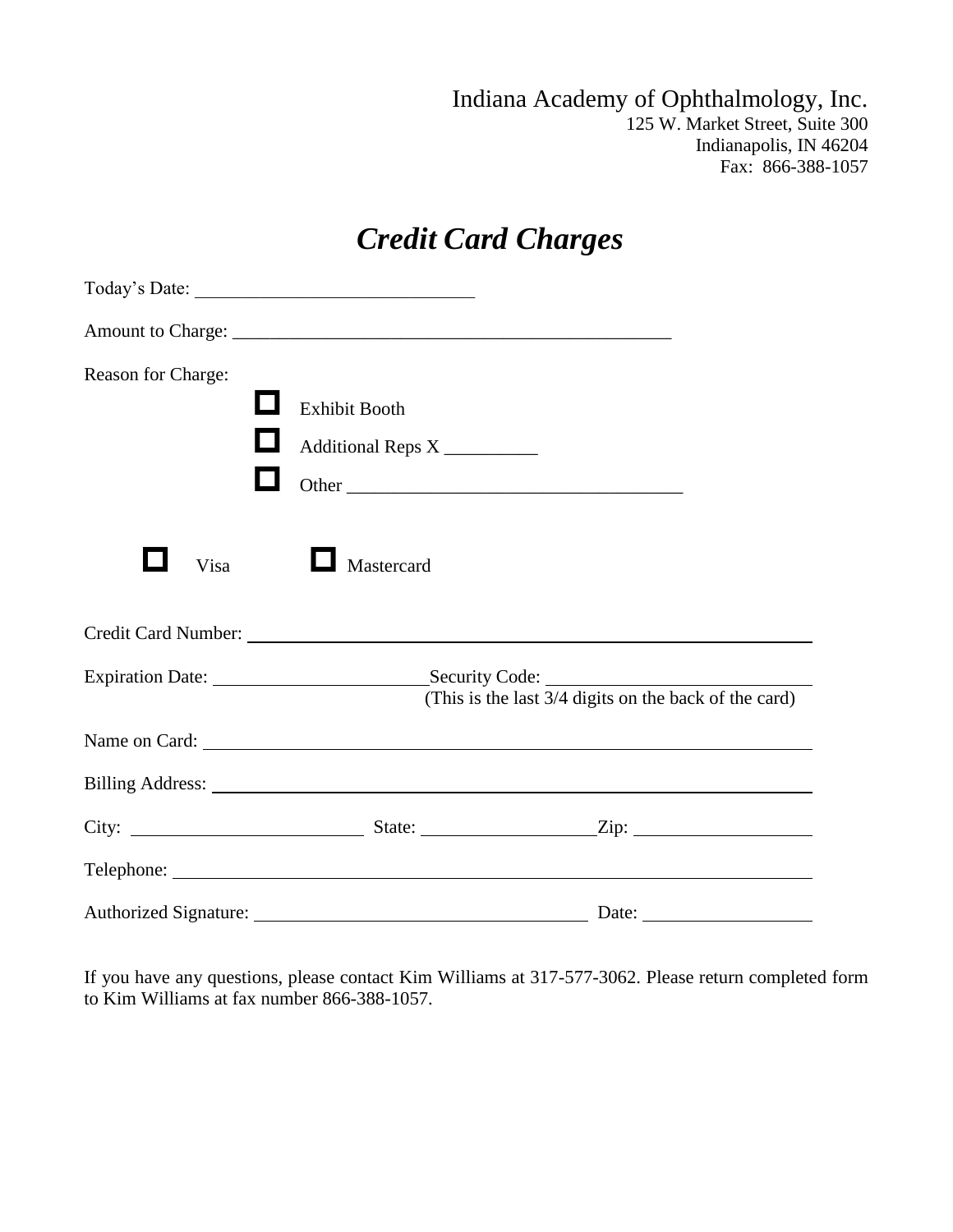

#### **Rules and Regulations Special Information**

- 1. In accordance with ACCME standards, the IAO will conduct all CME programs independently and without influence or control from other supporting organizations. Supporting organizations shall not influence or control the program planning, program content, or execution of the activity; the program must be free of commercial bias for or against any product; and any product discussion must be objective, balanced and scientifically rigorous. Corporate sponsors may not engage in promotional activities in the CME program location or in the CME materials, and no promotional materials may be disseminated during the CME activities in the CME meeting room.
- 2. Representatives of commercial supporters may attend an educational activity, but they may not engage in sales activities while in the room where the educational activity takes place. Please remember if you attend the physician education seminar, you **MUST** remove your nametag while in the room.
- 3. As a vendor, you are not allowed to ask questions or make comments regarding the presentations while in the meeting room. There can be NO selling or promotion by vendors in the meeting room.
- 4. In accordance with the AMA's guidelines on *[Gifts to Physicians from Industry](http://www.aao.org/aao/member/policy/gifts.cfm)* and the ACCME *Standards for Commercial Support* funding from industry to underwrite the costs of CME conferences or professional meetings should be made to the IAO and not to individual physicians. Subsidies from industry should not be accepted to pay for the costs of travel, lodging, or other personal expenses of the physicians who are attending CME conferences or meetings. Subsidies for hospitality should not be accepted outside of modest meals or social events that are held as part of a continuing medical education conference or meeting.
- 5. Organizations that provide financial support may be recognized. Such corporate or foundation recognition regularly occurs in publications and other appropriate forums. Recognition does not include any reference to the organizational products. The institutional acknowledgment may state the name, mission and areas of clinical involvement of the company or institution, and it may include corporate logos and slogans if they are not product promotional in nature.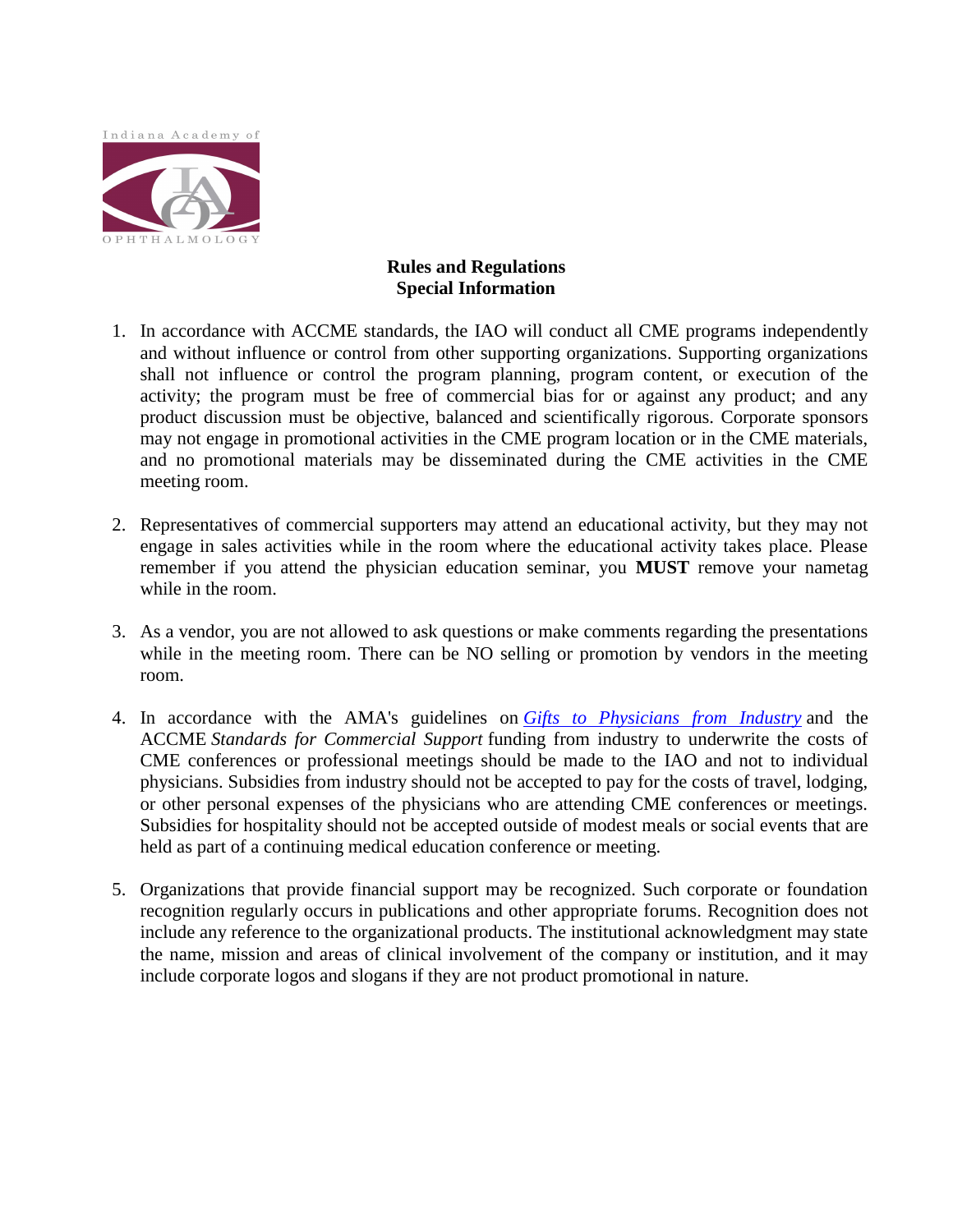### INDIANA ACADEMY OF OPHTHALMOLOGY, INC. **Frequently Asked Questions for Exhibitors**

- What is the date of the meeting? *Friday, September 18, 2018*
- Where is the meeting located? *502 East Event Centre, Carmel/Indianapolis, IN*
- When is exhibit set-up? *The only time for exhibit set-up is scheduled at 7:00 am. on September 14<sup>h</sup>.*
- What are the exhibit hours? *7:00 am – 6:00 pm Friday*
- Who will attend the meeting? *Ophthalmologists from Indiana and surrounding states; IU Department of Ophthalmology faculty, residents, fellows, and staff; and Ophthalmic Technicians*

*In 2017 the attendance at the Annual Meeting was as follows: 87 Physicians 48 Ophthalmic Technicians 26 Exhibitors*

- What are the fees for exhibitors? *Sponsorship -- \$1,500 This fee includes the cost of the exhibit space, 1 table, 2 chairs, 1 electrical outlet, and the costs for 2 representatives. Arrangements for additional representatives must be made with the Academy Office prior to the meeting. The cost for additional representatives will be \$125 per person. Arrangements for additional equipment, extension cords, etc. must be made prior to the meeting and will be billed to the vendor.*
- IAO Tax ID Number *23-7363521*
- Who do I contact for more information? *Kim Williams, IAO Executive Director 317-577-3062 – telephone 866-388-1057 – fax [kwilliams@thecorydongroup.com](mailto:kwilliams@thecorydongroup.com) - email*